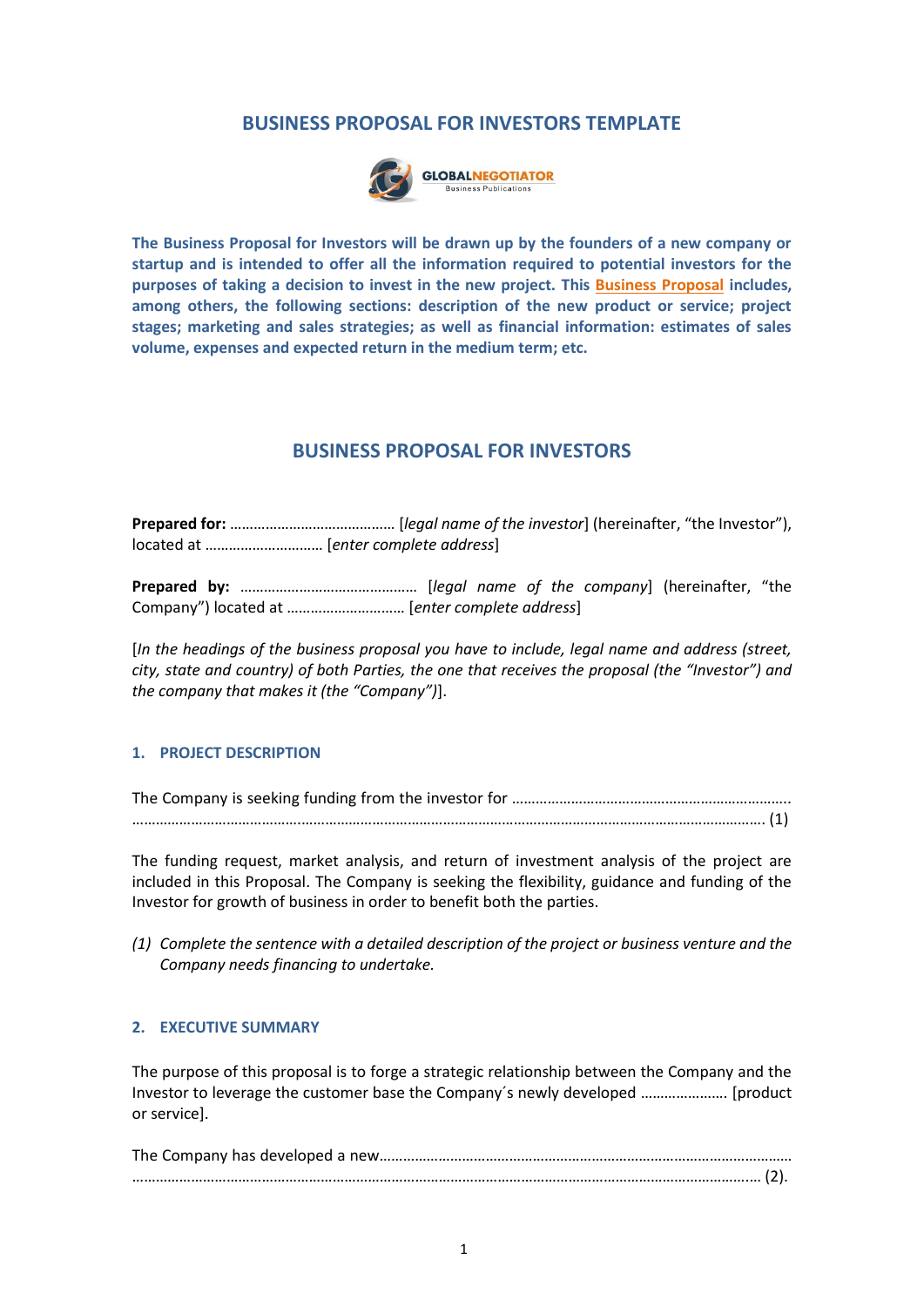This new ………………… [product or service] has the following specifications and advantages over similar products in the industry:

…………………………………………………………………………………………………………………………………………………. ………………………………………………………………………………………………………………………………………………… …………………………………………………………………………………………………………………………………………… (3).

The Business has a window of opportunity to introduce its products and gain a significant piece of the market share. The new …………. [product or service] caters to a wide range of customers and is expected to hold a market share of …… % [*enter estimated percentage of share market*].

- *(2) Specify the name of the product or service that the Company intend to deliver to the market and in a few sentences describe the product or service in more detail.*
- *(3) Provide the features, use, price and other specifications of the new product or service that make it unique and will set it apart from existing products or services in the industry. List each item separately. You should mention as many items as you need (at least five features).*

............................................................................................................................................

**This is a sample of the Business Proposal for Investors.** To get more information about this contract click here: **[BUSINESS PROPOSAL FOR INVESTORS TEMPLATE](https://www.globalnegotiator.com/en/business-proposal-investors-template-presentation)**